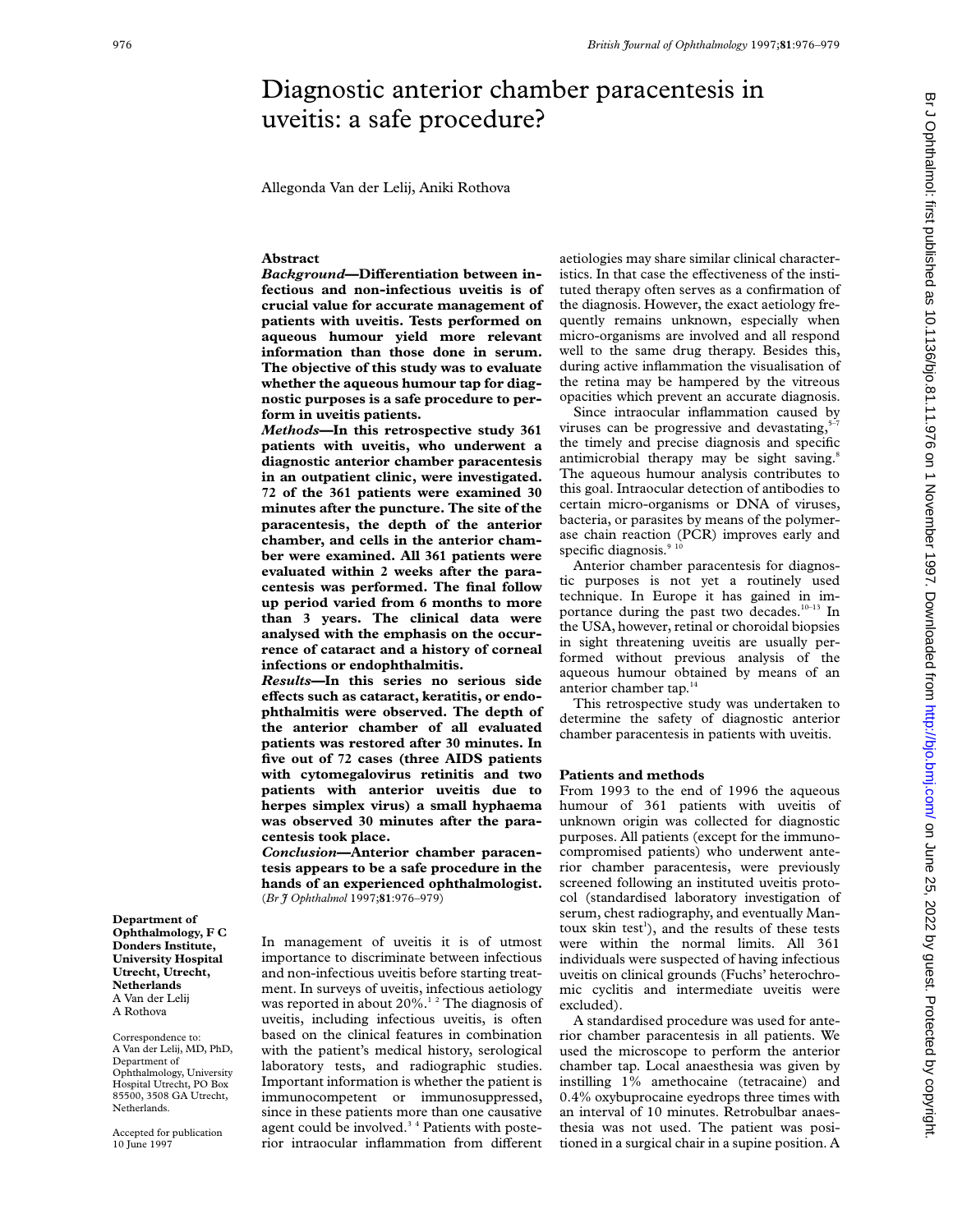

*Figure 1 Preincision, made with a 15o micro sharp blade.*



*Figure 2 The aqueous humour tap, while fixating the eyeball with a forceps.*

lid speculum was used to spread the eyelids. The eyeball was fixated firmly at the limbus by one hand, while a preincision was made with a  $3$  mm depth  $15^\circ$  micro sharp blade (Beaver, Becton Dickinson AcuteCare, Franklin Lakes, NY, USA) using the other hand. This corneal preincision was parallel to the iris and the entry position next to the limbus. The incision just stopped after Descemet's membrane was penetrated without losing aqueous humour (Fig 1). A volume of  $100-200$  µl aqueous humour usually was obtained from the anterior chamber with a 27 gauge 1.2 inch needle on a tuberculin syringe (Plastipak, Becton Dickinson, Dublin, Ireland) (Fig 2). The plunger was pulled up by an assistant to aspirate the aqueous. After the sampling an antibiotic ointment was administered and the eye was patched for 12 hours. Blood samples were also taken, as the analysis of the intraocular fluid requires paired samples of blood and aqueous humour. The whole procedure took less than 10 minutes and no additional treatment was given.

We preferred to puncture the anterior chamber, when the pupil was not dilated, but often an aqueous humour tap was indicated just after the ophthalmic examination with dilatation of the pupil. Therefore, in our series more than 65% of anterior chamber paracentesis were carried out in patients with a dilated pupil. In these cases the bevel of the needle is directed to and kept above the retracted iris to prevent touching the anterior capsule of the lens. None of the patients had an intraocular pressure of more than 30 mm Hg at the time of sampling. In cases of higher intraocular pressure the procedure was postponed for several hours.

One of the authors (AVdL) examined 72 patients 30 minutes after the puncture. The site of the paracentesis as well as the anterior chamber were inspected, the latter with emphasis on the depth of the anterior chamber and the occurrence of red blood cells. All 361 patients were seen at 7–14 days and the follow up period varied from 6 months to more than 3 years.

In this study we analysed the patients' data retrospectively and noted whether complications had occurred as a result of the anterior chamber paracentesis. Emphasis was laid on the occurrence of cataract and a history of corneal infections or endophthalmitis. Nuclear and cortical cataracts related to advanced age or cataracts (in most cases subcapsular posterior) secondary to corticosteroids or the inflammatory disease were excluded from the analysis.

### **Results**

None of the 361 patients developed cataract as a result of touching the anterior capsule of the lens, corneal disorders, or endophthalmitis. Of the 72 patients who were examined 30 minutes after the puncture, three AIDS patients with cytomegalovirus retinitis and two patients with anterior uveitis due to herpes simplex virus had a small hyphaema. These haemorrhages did not have the characteristics of Amsler's sign in Fuchs' heterochromic cyclitis. This phenomenon shows haemorrhages from the chamber angle that form fine filaments and end up in a small hyphaema.<sup>15</sup> Moreover, there were no patients with Fuchs' heterochromic cyclitis among the studied individuals. The anterior chamber recovered its depth in all 72 patients examined and in the majority of patients, a minimal stromal opacification in the cornea was noted at the paracentesis site.

#### **Discussion**

The evaluation of the safety of invasive diagnostic procedures assessing the frequency and severity of eventual complications is crucial for their acceptance. Our results indicate that anterior chamber paracentesis appears to be a safe diagnostic tool. Until now, no systematic reports addressing the side effects of anterior chamber paracentesis were available. One case of bacterial endophthalmitis was reported after an anterior chamber paracentesis, albeit for therapeutical reasons—to lower the intraocular pressure in a patient with a central retinal artery occlusion.<sup>16</sup> Recently, a corneal abscess was described in a paracentesis tract.17 Another strong motive for the present study was provided by the publication of four cases of endophthalmitis after radial keratotomy, performed without corneal perforation.<sup>18</sup>

The incidence of endophthalmitis after anterior chamber paracentesis is probably lower than in cataract surgery, for example, since the frequency of postoperative endophthalmitis seemed proportional to the duration of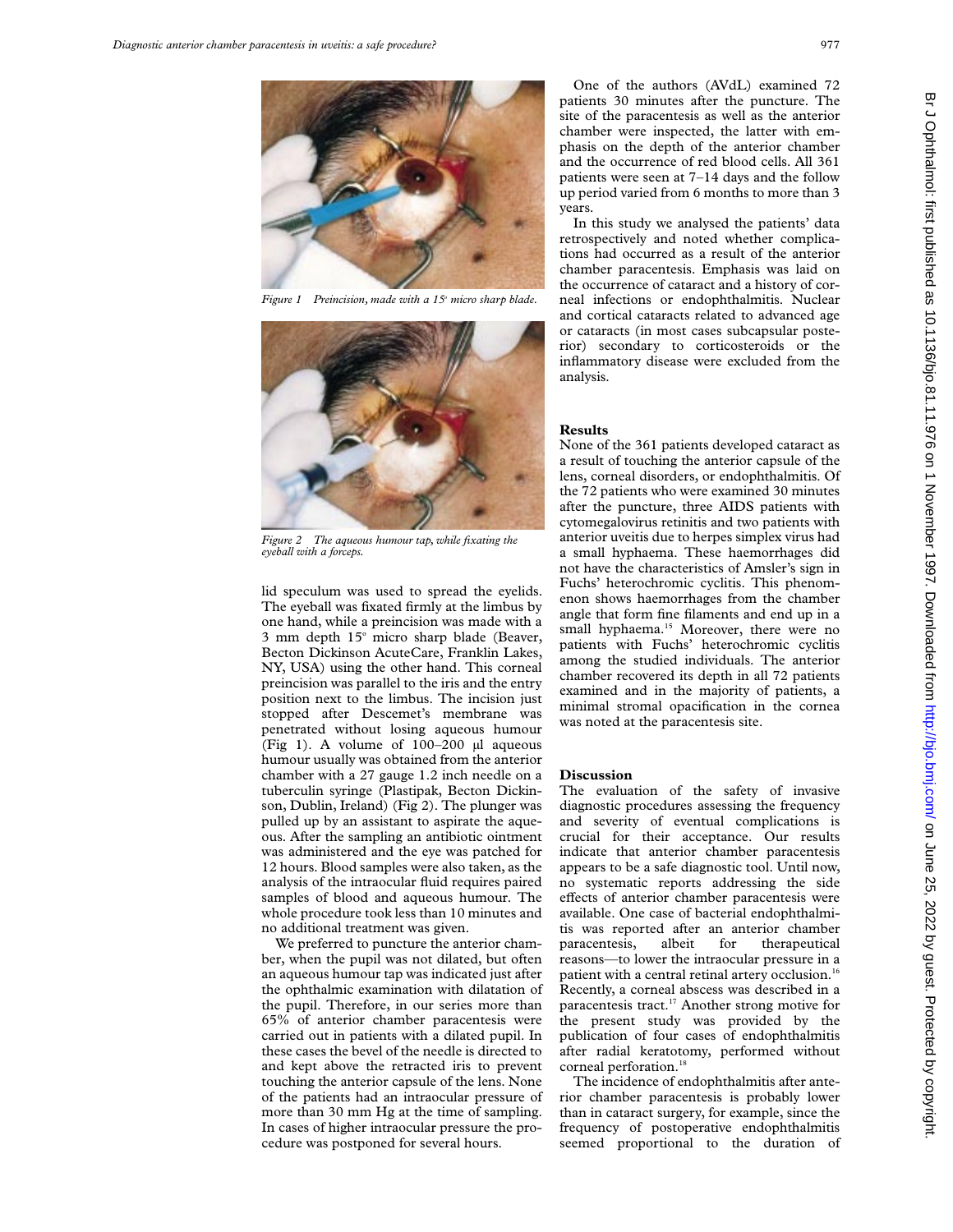

*Fig 3A*



*Fig 3B*

*Figure 3 Localised cataract in all probability caused by damaging the anterior capsule during the aqueous humour tap (for details see Discussion).*

surgery.<sup>19</sup> The incidence of postoperative endophthalmitis in cataract surgery is very low  $(0.05-0.58\%)$ , depending on the type of surgery and integrity of the posterior capsule of the lens.20–22 The number of patients investigated in the present study is far less than the 338 141 patients in the cataract study of Javitt et al.<sup>21</sup> Thus, to determine the exact incidence of endophthalmitis in the anterior chamber paracentesis would require an extremely large number of patients, which is of course very difficult to realise. Although we did not use local antibiotic therapy before the procedure, we do now include instillation of 5% povidone-iodine solution to fill both the upper and lower fornices. It was proved that application of povidone-iodine decreased the number of colony forming bacteria in the conjunctival fornix, compared with a broad spectrum antibiotic.<sup>23</sup>

Our technique for aqueous sampling includes the use of a microscope and requires the patient to be in a supine position. This gives an optimal visualisation of the anterior chamber during the procedure and minimises movement of patient's head. The latter, together with the corneal preincision, minimises the chance of touching the anterior capsule of the lens even with a dilated pupil. We are aware of the fact that it is common practice to puncture the anterior chamber just with a 27 or 30 gauge needle on a tuberculin syringe with the patient sitting behind the slit lamp. We had, however, the opportunity to examine a patient in whom the aqueous humour tap was performed with a 27 gauge needle using the slit lamp while the patient was in a upright position. She developed a localised cataract most probably due to the touch of the lens by the needle (Fig 3). This patient was referred to our department for a second opinion and did not participate in the present study. We consider our method with the preincision through the stroma and the Descemet's membrane safer, since the needle enters the anterior chamber smoothly and no force is required. The paracentesis can be performed in patients of about 18 years and older in an outpatient clinic, and no general or retrobulbar anaesthesia is required. For those ophthalmologists who have no experience in performing aqueous taps, we would recommend starting with pseudophakic eyes.

Our findings indicate that anterior chamber paracentesis is a relatively safe procedure and should precede the potentially more dangerous vitrectomy and retinal or choroidal biopsy. Recently, a special device for puncturing the anterior chamber, a so called aqueous pipette designed by O'Rourke  $(0.30 \times 4 \text{ mm } (30 \text{ gauge})$ × 5/32 inch) Visitec, Sarasota, FL, USA) has been put on the market. Whether this device is safe and superior to the present syringe technique remains to be investigated.

Although the indications for paracentesis are not yet exactly defined, the analysis of aqueous humour could be essential in cases with a questionable diagnosis, specifically in those cases with media opacities. The analysis of aqueous humour is also recommended for immunocompromised patients, because of the possibility of double and even triple viral infections.3 4 9 24 In the literature five immunocompromised patients have been reported, who had toxoplasma chorioretinitis which was misdiagnosed as cytomegalovirus retinopathy. $25$  In these patients the final diagnosis was based on a retinal biopsy or a rapid response to antiparasitic drug therapy. In such cases the results of aqueous analysis before a surgical procedure may be decisive to give the right choice of sight saving therapy.

In this study, anterior chamber paracentesis appeared to be a safe investigation procedure differentiating between infectious and noninfectious cause of uveitis. We recommend aqueous sampling only to experienced ophthalmologists, preferably to intraocular surgeons or specialists in uveitis, who will regularly perform this diagnostic procedure.